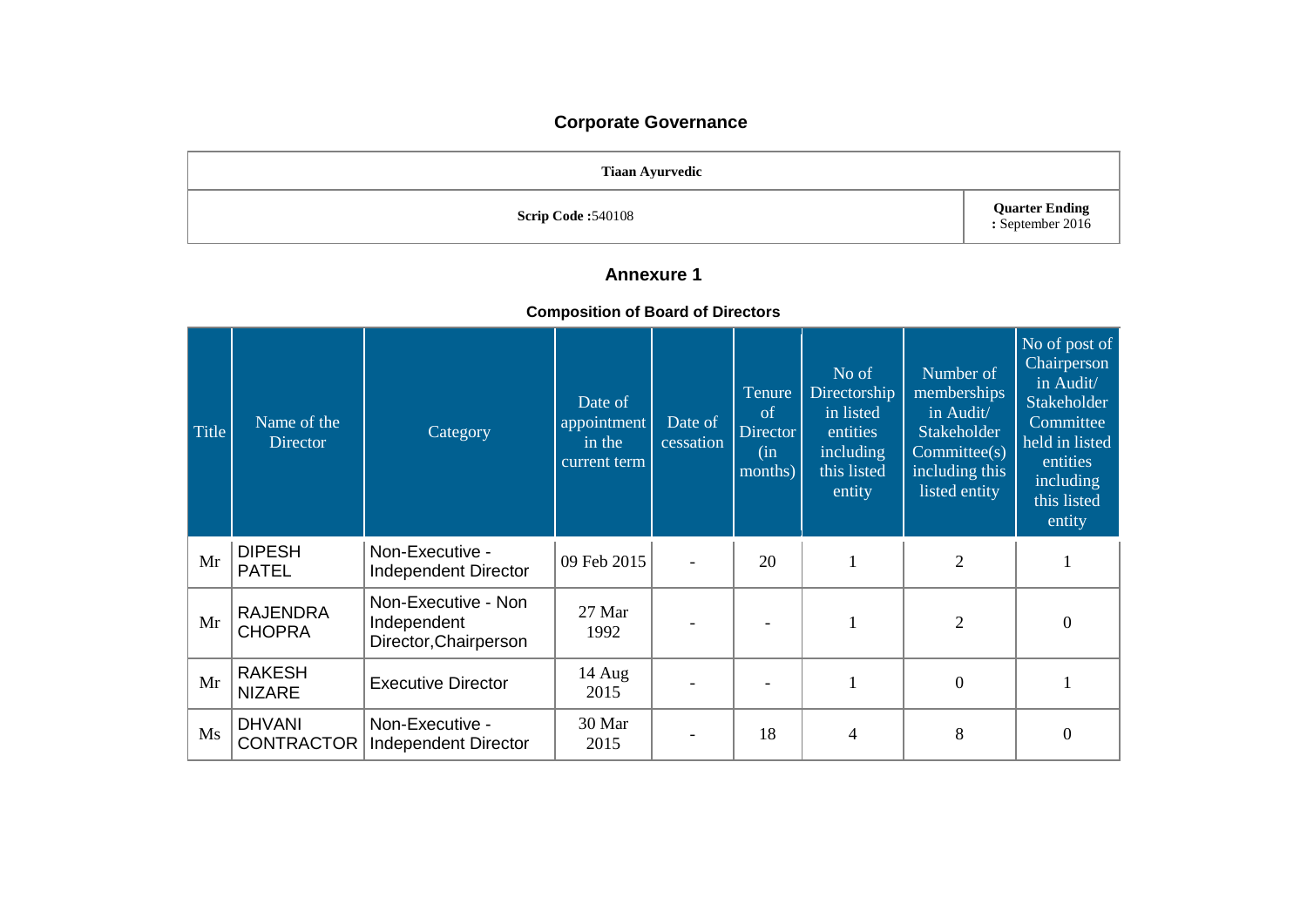| <b>Annexure 3</b>                                                                                                                                                                    |                                           |                                     |                                                   |  |
|--------------------------------------------------------------------------------------------------------------------------------------------------------------------------------------|-------------------------------------------|-------------------------------------|---------------------------------------------------|--|
| Broad heading                                                                                                                                                                        | <b>Regulation Number</b>                  | Compliance<br>status<br>(Yes/No/NA) | If status is "No"<br>details of<br>non-compliance |  |
| Copy of the annual report including balance sheet, profit and loss account,<br>directors report, corporate governance report, business responsibility report<br>displayed on website | 46(2)                                     | <b>Yes</b>                          |                                                   |  |
| Presence of chairperson of audit committee at the annual general meeting                                                                                                             | 18(1)(d)                                  | <b>Yes</b>                          |                                                   |  |
| Presence of chairperson of the nomination and remuneration committee at<br>the annual general meeting                                                                                | 19(3)                                     | Yes                                 |                                                   |  |
| Whether corporate governance report disclosed in annual report                                                                                                                       | $34(3)$ read with para<br>C of Schedule V | NA                                  |                                                   |  |

#### **Composition Of Committee**

| <b>Audit Committee</b>           |                                                   |
|----------------------------------|---------------------------------------------------|
| <b>Name of Committee members</b> | Category                                          |
| MR. DIPESH PATEL                 | Non-Executive - Independent Director, Chairperson |
| MR. RAJENDRA CHOPRA              | Non-Executive - Non Independent Director, Member  |
| MS. DHVANI CONTRACTOR            | Non-Executive - Independent Director, Member      |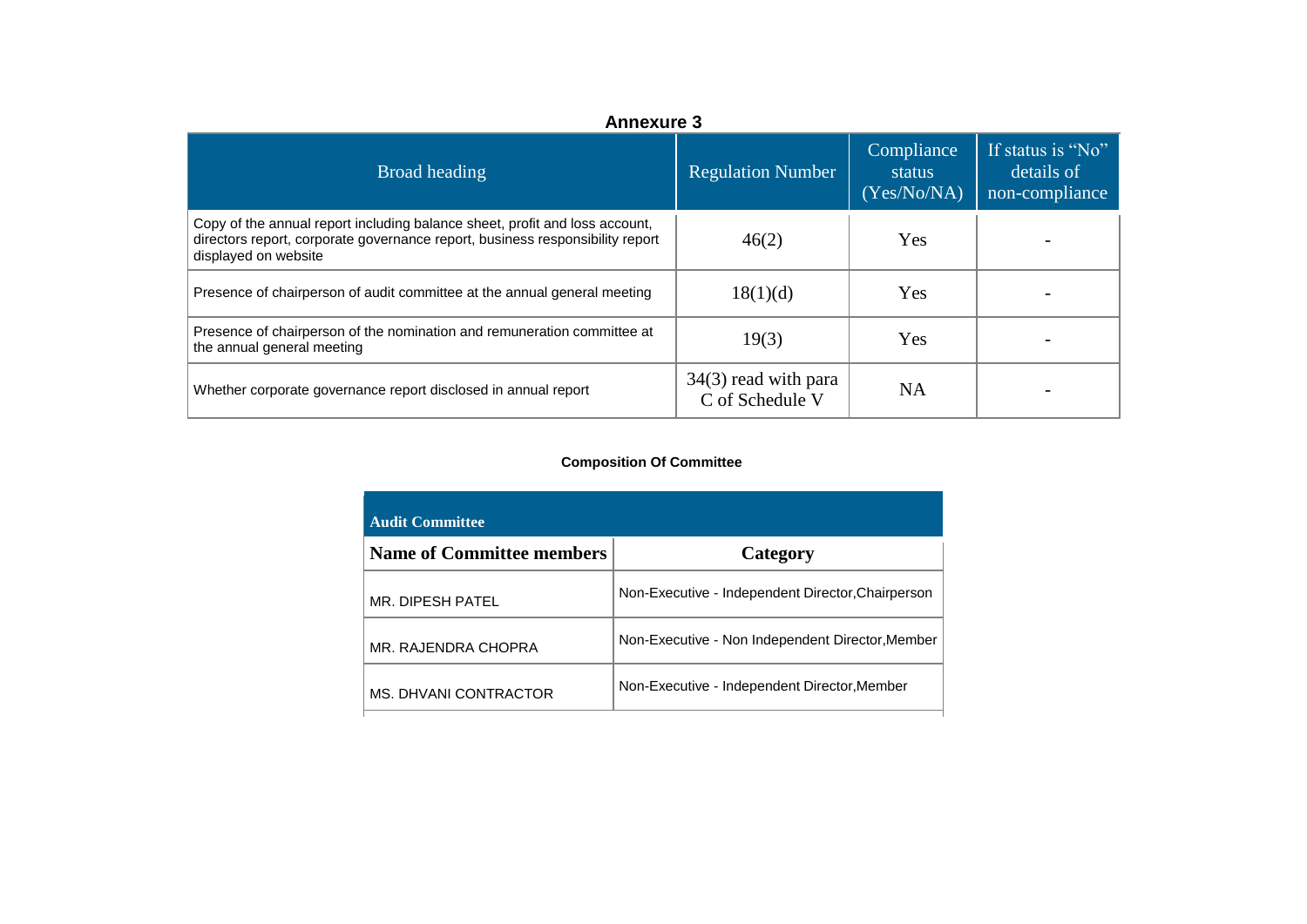| <b>Nomination and remuneration committee</b> |                                                   |  |  |  |
|----------------------------------------------|---------------------------------------------------|--|--|--|
| <b>Name of Committee members</b>             | Category                                          |  |  |  |
| MR. DIPESH PATEL                             | Non-Executive - Independent Director, Member      |  |  |  |
| MR. RAJENDRA CHOPRA                          | Non-Executive - Non Independent Director, Member  |  |  |  |
| MS. DHVANI CONTRACTOR                        | Non-Executive - Independent Director, Chairperson |  |  |  |

#### **Stakeholders Relationship Committee**

| <b>Name of Committee members</b> | Category                                         |
|----------------------------------|--------------------------------------------------|
| MR. DIPESH PATEL                 | Non-Executive - Independent Director, Member     |
| MR. RAJENDRA CHOPRA              | Non-Executive - Non Independent Director, Member |
| MR. RAKESH NIZARE                | Executive Director, Chairperson                  |

#### **Meeting Of Board Of Directors**

| Date( $s$ ) of meeting (if any)<br>in the previous quarter | quarter     | Date(s) of meeting (if   Maximum gap between any two<br>$\frac{1}{2}$ any) in the relevant consecutive meeting (in number<br>of days) |
|------------------------------------------------------------|-------------|---------------------------------------------------------------------------------------------------------------------------------------|
| 30 May 2016                                                |             |                                                                                                                                       |
|                                                            | 08 Aug 2016 | 69                                                                                                                                    |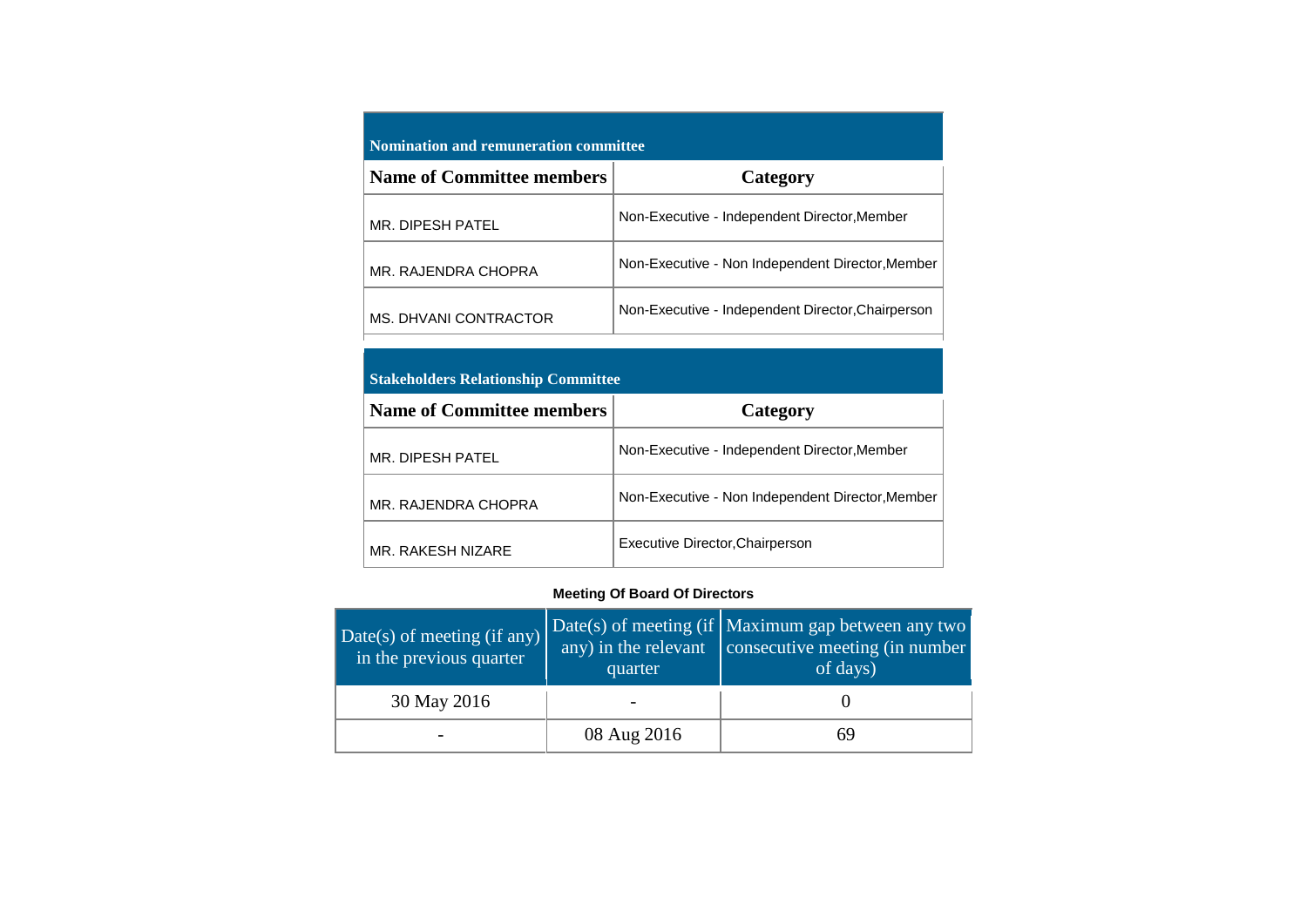#### **Meeting Of Committees**

| Name of Committee                   | Date(s) of meeting of $\vert$ ,<br>the committee in the<br>relevant quarter | Whether requirement of<br>Quorum met (details) | Date(s) of meeting<br>of the committee in<br>the previous quarter | Maximum gap<br>between any two<br>consecutive meetings<br>(in number of days) |
|-------------------------------------|-----------------------------------------------------------------------------|------------------------------------------------|-------------------------------------------------------------------|-------------------------------------------------------------------------------|
| <b>Audit Committee</b>              | 08 Aug 2016                                                                 | Yes,                                           | 30 May 2016                                                       | 69                                                                            |
| Stakeholders Relationship Committee | 08 Aug 2016                                                                 | Yes,                                           | 30 May 2016                                                       | 69                                                                            |

#### **Related Party Transactions**

| Subject                                                                                                   | Compliance<br>status<br>(Yes/No/NA) | If status is "No" details<br><sup>ot</sup><br>non-compliance |
|-----------------------------------------------------------------------------------------------------------|-------------------------------------|--------------------------------------------------------------|
| Whether prior approval of audit committee obtained                                                        | NA                                  |                                                              |
| Whether shareholder approval obtained for material RPT                                                    | <b>NA</b>                           |                                                              |
| Whether details of RPT entered into pursuant to omnibus approval have been reviewed by<br>audit committee | NA                                  |                                                              |